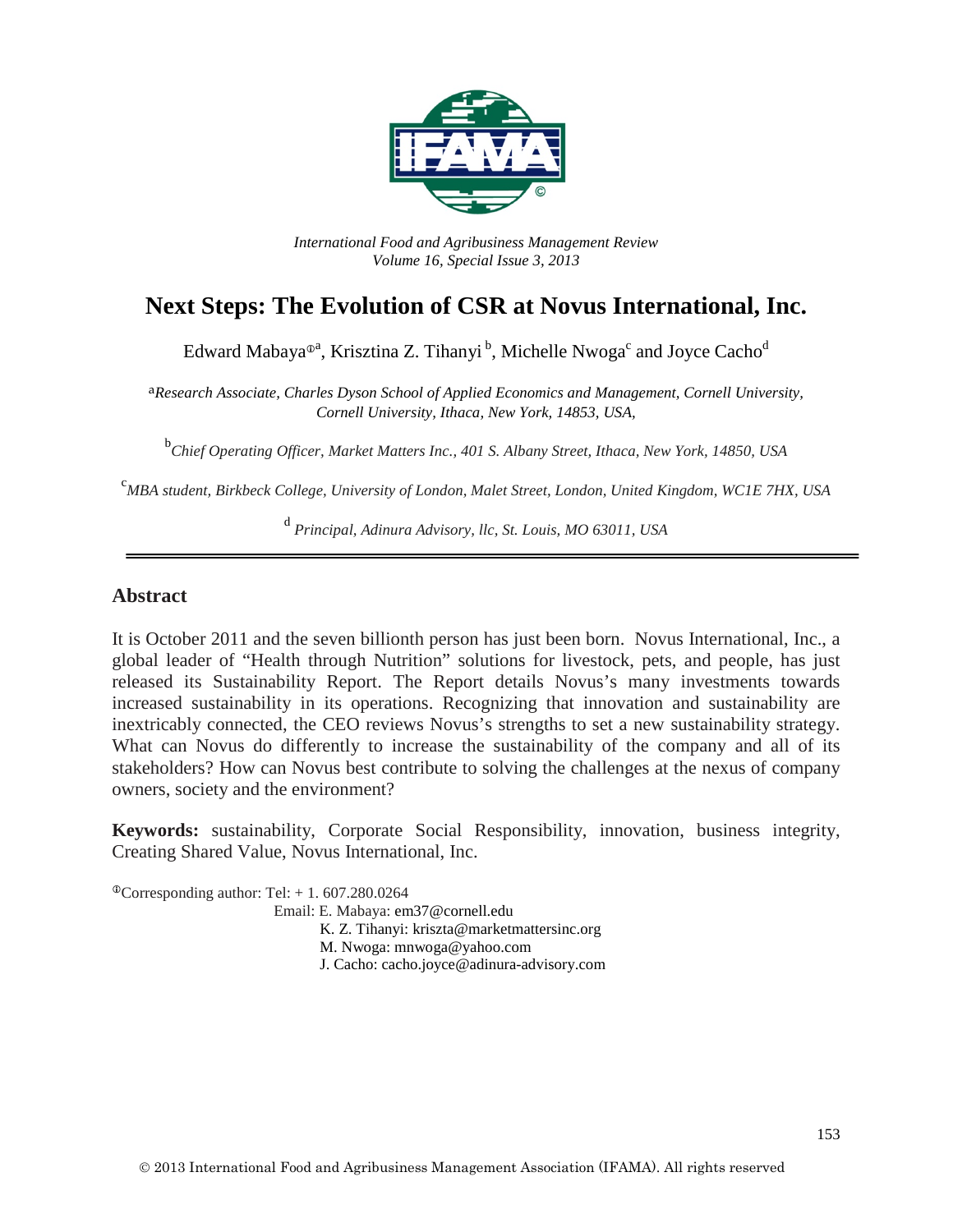## **Introduction**

On the 31<sup>st</sup> of October 2011, Damica May Camacho was born in Manila's Dr. Jose Fabella Memorial Hospital weighing just over five pounds. According to the Associated Press, she was welcomed into the world by flashing cameras, official speeches, and a "gift certificate for free shoes" (The Associated Press, 2011) Top United Nations (UN) officials presented the child and her mother with a small cake. Damica is one of many children born on that day that was chosen to symbolically represent planet Earth's seven billionth human inhabitant. According to UN, the next time such a milestone is expected in 2025, when the world's population will reach eight billion and in 2083, when it will be 10 billion (United Nations, 2011). This rate of growth is alarming given that it took until 1804 for the world's population to reach one billion, and then another century to reach two billion in 1927 (United Nations, 2011).

Against the backdrop of this breaking news, Thad Simons, Jr., President and CEO of Novus International, Inc., is reflecting on the company's recently published Sustainability Report entitled *Innovation with Integrity* as he meets with his executive team at the global headquarters in St. Charles, Missouri, USA.

"Reporting and accountability are key elements of our strategy for sustainable growth, so we are very pleased to achieve the Global Reporting Initiative (GRI) Level B-Check with our third annual sustainability report," notes Thad Simons. "Significant progress is being made toward our Mission of sustainably meeting the growing global needs for nutrition and health."

This success reflects the constant innovation in balancing social, environmental, and economic (S.E.E.) sustainability that is the hallmark of companies that will stand the test of time. The first innovation challenge is in the research and development of products that meet nutritional and health requirements from population growth pressures. Product and program innovation is the forte of Novus. With solid scientific roots, Novus has brought to market more than 100 new products over the last decade. The second and more elusive innovation challenge relates to the company's overall business approach to sustainability.

Thad and his executive team, along with Novus's first Global Chief Sustainability Officer, must build out a new strategy to engrain sustainability in business operations while achieving more rigorous sustainability goals – internally across the global network of offices, and externally throughout the diverse markets where Novus does business. The model must be consistent with the company's vision, mission, core values and limited resources. Called "Next Steps", the transition strategy should address several questions. First, how does the current "operations integration" model of sustainability compare to the "separate foundation" model of sustainability when it comes to impactful? Second, how can the company streamline its broad portfolio of sustainability activities in the long term? The strategy must anticipate the challenges of food, energy, water, air quality, income generation and community that Damica May Camacho - the world's seventh billion inhabitant – and her children will face in the coming decades.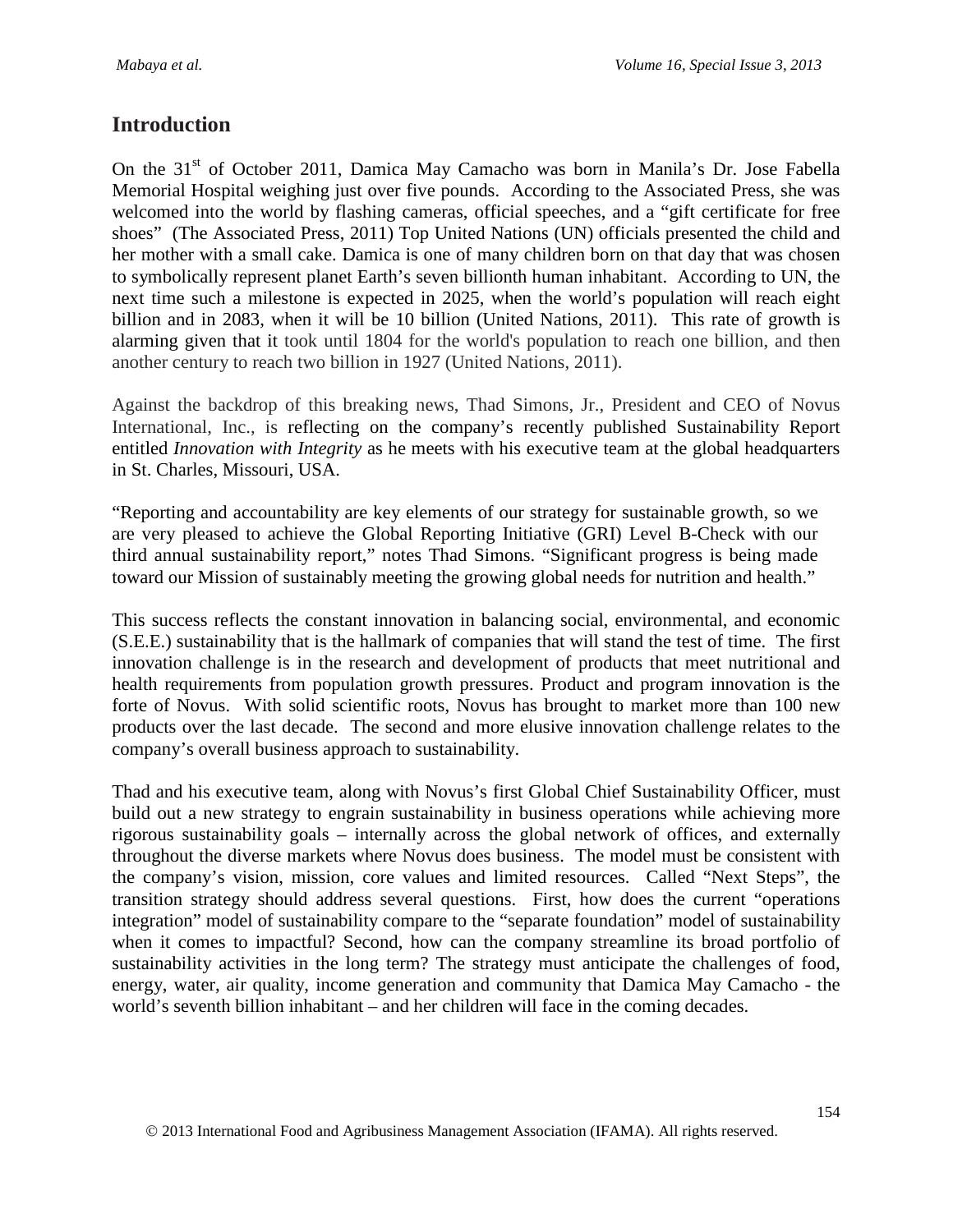## **Welcome to Novus**

To understand the challenge faced by Thad and his executive team, one needs to look at the history and current structure of the company. Novus International, Inc. (hereafter referred to as Novus) derives its name from a Latin word meaning new, unusual, extraordinary, or novel. Novus, founded in 1991, builds on its origins dating back to the 1950s when St. Louis-based Monsanto Company launched an Animal Health Division, which focused on the production of feed additives. In 1991, Monsanto sold this division to Mitsui & Co. Ltd. (65%) and Nippon Soda Co. Ltd., (35%). Novus's founding leadership team envisioned a strategy of sustainable health through nutrition as the mainstay for the new company. Twenty years ago, articulating Novus's Vision "to help to feed the world affordable, wholesome food" was seen as bold and revolutionary. At that time, Novus was a two-product, single-industry, business-to-business company. Mitsui Co. Ltd. and Nippon Soda Co., Ltd. continue to be the sole owners of Novus. A brief history of Novus, highlighting some of the company's Sustainability initiatives, is outlined in Table 1.

Novus's products and programs serve eight market segments, namely poultry, pork, beef, dairy, aquaculture, feed quality, pets and humans. Backed by a solid base of scientific research and technological innovation, Novus has brought to market more than 100 new products over the past decade. Novus Nutrition Brands (NNB) expands science-based health through nutrition to equine and companion animal markets through Arenus and to people through Stratum Nutrition, which focuses on improving the quality of life through food and supplement innovation. Stratum offers a portfolio of specialty and functional ingredients for dietary supplements, foods and beverages.

"Novus Nutrition Brands will continue targeting nutrition and health for companion animals and humans through innovative science. We look forward to delivering high-quality, valueadded products and technologies that help in optimizing health, performance, and longevity aspects of individual species, whether it is for your companion animal or you." Jeremy Moore, President, NNB (2010 Sustainability Report).

Novus's global headquarters is located in St. Charles, Missouri, USA. The company's global footprint is based on over 800 employees, serving more than 3,000 customers worldwide in 100 countries. A reflection of its commitment to sustainability, Novus's global headquarters is certified Platinum LEED (Leadership in Energy and Environmental Design), the highest designation offered by the United States Green Building Council (AgWired 2011), with a 3-Star SITES rating for sustainable landscape design. The vision, mission and core values of Novus are shown in Figure 1.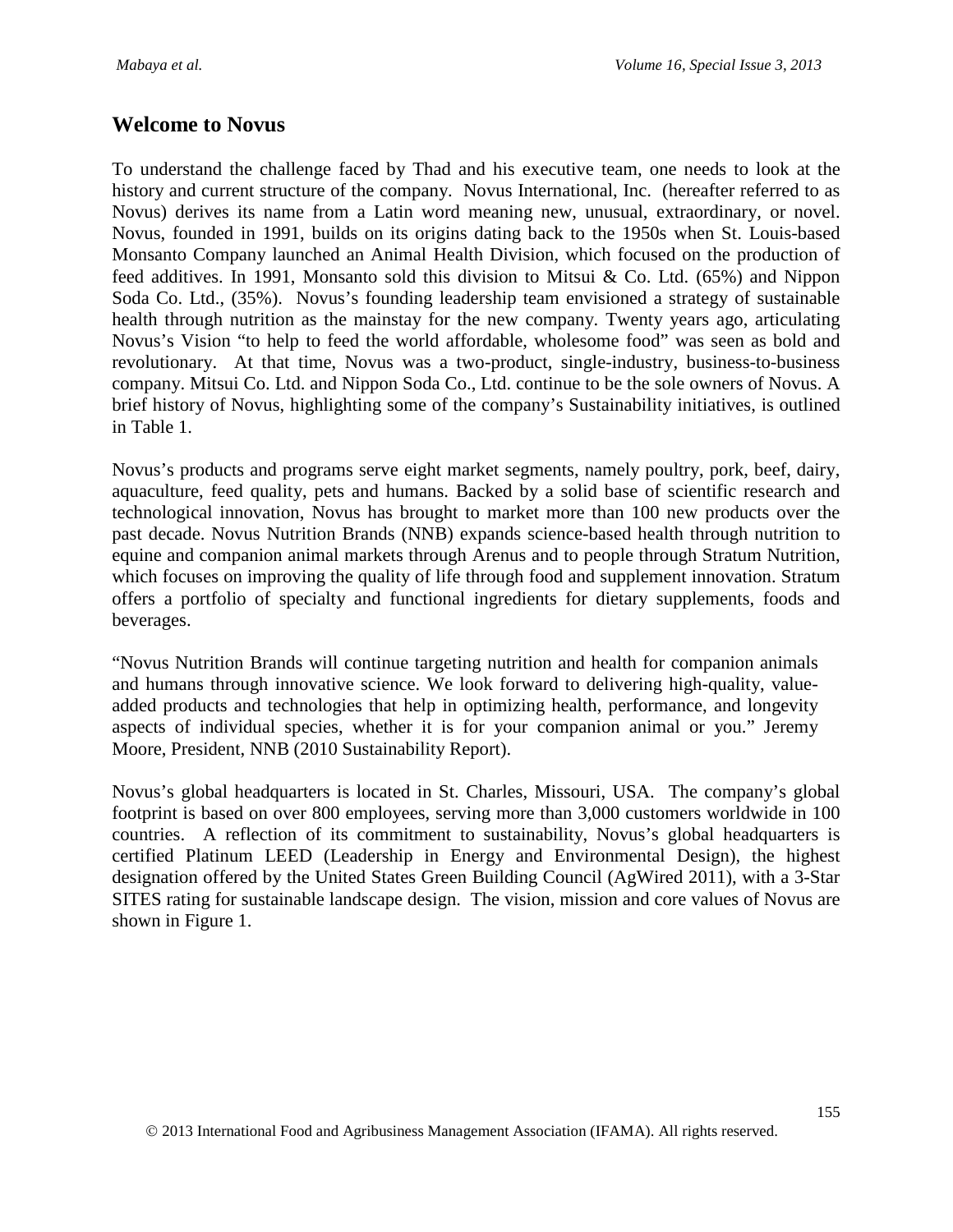|                 | <b>rapic 1.</b> Drief mstory of 110 rus inginighting CKD                                                                                                                                                                                                                                                                                                                                                                                                     |
|-----------------|--------------------------------------------------------------------------------------------------------------------------------------------------------------------------------------------------------------------------------------------------------------------------------------------------------------------------------------------------------------------------------------------------------------------------------------------------------------|
| Year            | Events                                                                                                                                                                                                                                                                                                                                                                                                                                                       |
| Early<br>1950's | Monsanto begins metabolism studies and the development of methionine hydroxy analogue (MHA<br>feed supplement) production begins at Monsanto's Everett, Massachusetts location.                                                                                                                                                                                                                                                                              |
| 1954            | MHA project moves to Monsanto's St. Louis research centre                                                                                                                                                                                                                                                                                                                                                                                                    |
| 1959            | SANTOQUIN is the first feed additive approved by the FDA.                                                                                                                                                                                                                                                                                                                                                                                                    |
| 1979            | ALIMET is introduced. First sale of ALIMET feed supplement to ConAgra Foods in El Dorado,<br>Arkansas.                                                                                                                                                                                                                                                                                                                                                       |
| 1991            | Mitsui & Co. and Nippon Soda acquire Monsanto's MHA and ALIMET businesses and form<br>Novus International, Inc.                                                                                                                                                                                                                                                                                                                                              |
| 1992            | Novus enters into a contractual joint venture with Monsanto for SANTOQUIN feed preservative.                                                                                                                                                                                                                                                                                                                                                                 |
| 1993            | Novus Research Centre completed and occupied at Missouri Research Park in St. Charles,<br>Missouri. Novus begins managing customer inventories and automated order for bulk ALIMET and<br>SANTOQUIN customers.                                                                                                                                                                                                                                               |
| 1996            | Novus launches ALIMET for dairy.                                                                                                                                                                                                                                                                                                                                                                                                                             |
| 2003            | Novus completes purchase of SANTOQUIN and AGRADO from Solutia. Novus launches<br>aquaculture business.                                                                                                                                                                                                                                                                                                                                                       |
| 2007            | Novus hosts the first Sustainability Roundtable discussion in St. Louis, Missouri. Arenus, a division<br>of Novus Nutrition Brands, LLC (a Novus International Company) is formed. Arenus is dedicated<br>to producing equine nutrition products as well as nutrition products for the canine market.                                                                                                                                                        |
| 2008            | Novus completes global headquarters in Missouri Research Park, St. Charles, Missouri. Novus<br>publishes First Sustainability Report.                                                                                                                                                                                                                                                                                                                        |
| 2009            | Global Headquarters awarded LEED Platinum Certification.<br>New packaging improvements to support Safe Feed/Safe Food Initiatives.<br>Novus augments Novus Graduate Scholars program initiated in China, enters 5-year agreement<br>with the African Women in Agricultural Research and Development (AWARD) Program as the<br>first, private sector partner.<br>Novus initiates "add-on" technical philanthropy to the East Africa Dairy Development Program |
|                 | (EADD) to address the farmer cooperative challenges of calf weaning.<br>Stratum Nutrition, a division of Novus Nutrition Brands, is launched. Stratum focuses on human<br>nutrition through functional and specialty ingredients.<br>Novus entered into a multi-sector partnership in Alagoas, Brazil. The project is designed to offer                                                                                                                      |
|                 | small-scale poultry farmers a way to produce more affordable protein.                                                                                                                                                                                                                                                                                                                                                                                        |
| 2010            | Novus joins The Sustainable Sites Initiative to promote sustainable land development and<br>management practices.                                                                                                                                                                                                                                                                                                                                            |
|                 | As a member of the International Egg Commission (IEC), Novus celebrates World Egg Day in<br>October several geographies by partnering with local industry organizations, sharing production<br>and nutrition knowledge via the EggTruth.com website.                                                                                                                                                                                                         |
|                 | Annual "Science in Action Day" initiated. Undergraduate level students from Missouri<br>universities, the FFA program and 4-H Organization participate.                                                                                                                                                                                                                                                                                                      |
| 2011            | Novus launches Heifer International project in Vietnam.<br>Novus's AIMS program, which reduces the carbon footprint in the animal feed value-chain, wins<br>the first-ever Information Technology Innovation Award from the American Feed Industry<br>Association (AFIA).                                                                                                                                                                                    |
|                 | Novus's 3 <sup>rd</sup> Sustainability Report, <i>Innovation with Integrity</i> , is awarded GRI Level B-check for the<br>first time.                                                                                                                                                                                                                                                                                                                        |
|                 | Novus International Launches C.O.W.S. Program to Help Producers Enhance Dairy Herd Well-<br>Being                                                                                                                                                                                                                                                                                                                                                            |
| 2012            | SITES <sup>TM</sup> Certifies Novus International Campus, One Of The First Pilot Projects To Be Certified,<br>The First With A 3-Star Rating                                                                                                                                                                                                                                                                                                                 |

**Table 1.** Brief history of Novus highlighting CRS

**Source.** Novus 2012; Wikipedia 2012

2013 International Food and Agribusiness Management Association (IFAMA). All rights reserved.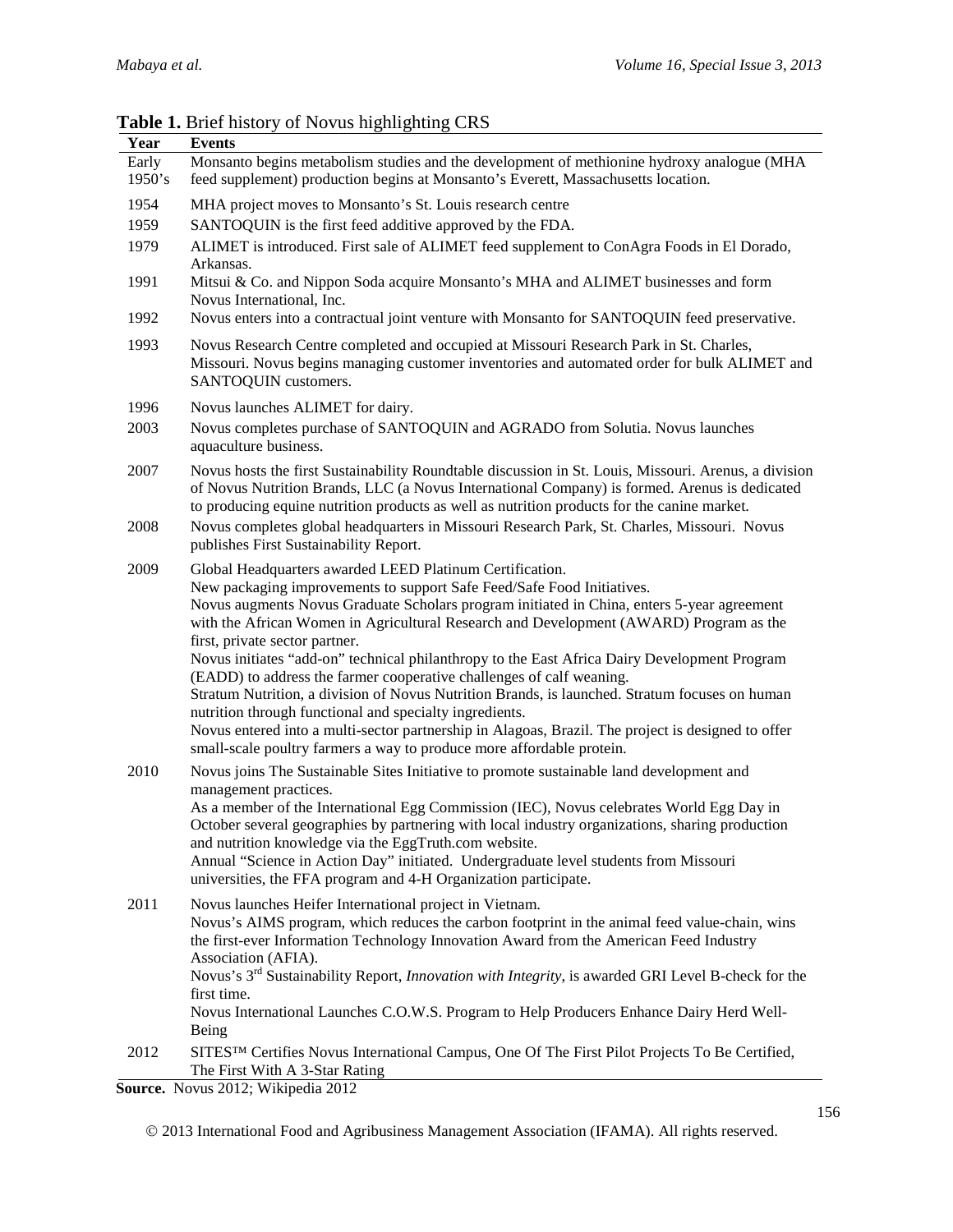# **Vision, Mission and Core Values of Novus**

**Vision:** *To help feed the world affordable, wholesome food and achieve a higher quality of life.*

More food will need to be produced over the next 50 years than has been produced during the past 10,000 years combined. Satisfying this increasing food demand by the world's population without straining, depleting or polluting the earth's natural resources will continue to be a complex challenge. It will require innovative solutions in nutrition, combined with a solid commitment to global sustainability.

**Mission:** *Make a clear difference in sustainably meeting the growing global need for nutrition and health.*

Novus's science-based, core expertise in nutrition technologies and experience in health and nutritional research empower Novus to move toward this mission by driving Innovation with Integrity to achieve health through nutrition for populations around the world.

### **Core Values**

- **Excellence from all employees**
- **Providing products with demonstrable value**
- **Long-term customer satisfaction**
- **Protecting our employees, the public and the environment**
- **Act with integrity**

Novus's Core Values bring the Company's Vision and Mission to life, defining how Novus employees conduct business with each other, with customers and with all stakeholders. The Core Values guide all business strategies, plans and objectives, and shape our organization's culture.

**Figure 1.** Vision, Mission and Core Values of Novus **Source.** Novus 2011

## **Understanding Corporate Social Responsibility (CSR)**

To develop unique solutions that meet the needs of company owners, society and the environment, Thad and his executive team look outside Novus to build their understanding of the ever-evolving concept of CSR. This section gives a brief history on the evolution of CSR, followed by a highlight of the controversial aspects aspects and a look at CSR in practice.

### *Evolution of CSR*

Although the phrase Corporate Social Responsibility (and other, related, terms such as sustainability) have become household phrases only in the last decade, academic thinking and research on the topic goes back to 1953, when Howard Bowen published his ground-breaking work *Social Responsibilities of a Businessman* (Bowen 1953). In it the author defines these responsibilities as "…the obligations of businessmen to pursue those policies, to make those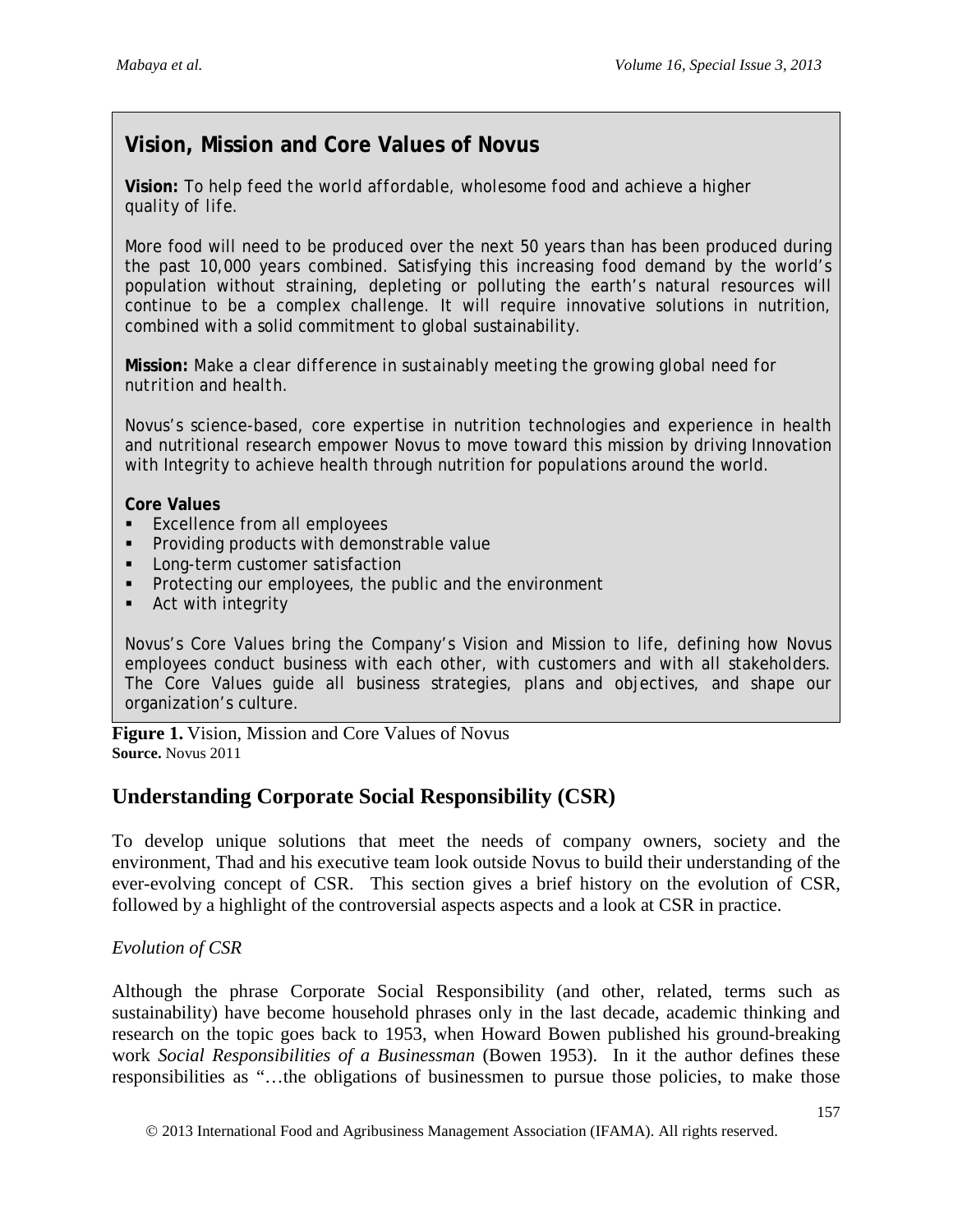decisions, or to follow those lines of action which are desirable in terms of the objectives and values of our society." (Bowen 1953).

The next influential model of CSR that has held up for decades and has also been supported empirically was put forth by Carroll in 1979 (Visser 2006). Often represented as a pyramid, the concept identifies four key dimensions to CSR - economic, legal, ethical, and philanthropic. The order of the four elements in the pyramid is not random; according to Carroll, they represent the historical evolution of CSR, starting initially with an overarching concern for making profit, which was complemented, over time, with concerns about legal then ethical business practices. The fourth element has been added more recently and it reflects movement towards the idea that above and beyond legal and ethical business practices, businesses have a moral obligation to be good corporate citizens and concern themselves with pressing world problems beyond direct profit. Note that while CSR subsumes parts of sustainability; sustainability is often beyond CSR. Sustainability efforts should go beyond telling outsiders that a company is doing a good job for the society and the environment. Sustainability should provide ways for firms to cut waste and improve efficiencies resulting in smaller environmental or societal footprint (Hawken et al. 1999).



**Figure 1.** CSR Pyramid (Carroll 1991).

Although Carroll's concept has been influential and empirically tested, in recent years it has been replaced by concepts such as *sustainability* and *Triple Bottom Line (TBL),* which measure the concept along social, environmental, and economic dimensions (Hansford et al. 2003; Detre and Gunderson 2011). Importantly, they both incorporate a concern for the environment, reflecting the coming together of business and society to address the increasing awareness of the "top of mind" challenges of limited natural resources and burgeoning demand associated with rapid, global population growth. In short, the idea of the Triple Bottom Line (TBL) is that businesses should operate in ways that have no negative impact on people, the planet, and the company's profits (Elkington 1999). Importantly, tools, such as the Dow Jones Sustainability Index, which is widely used to build a ranking of companies based on their CSR or sustainability practices, are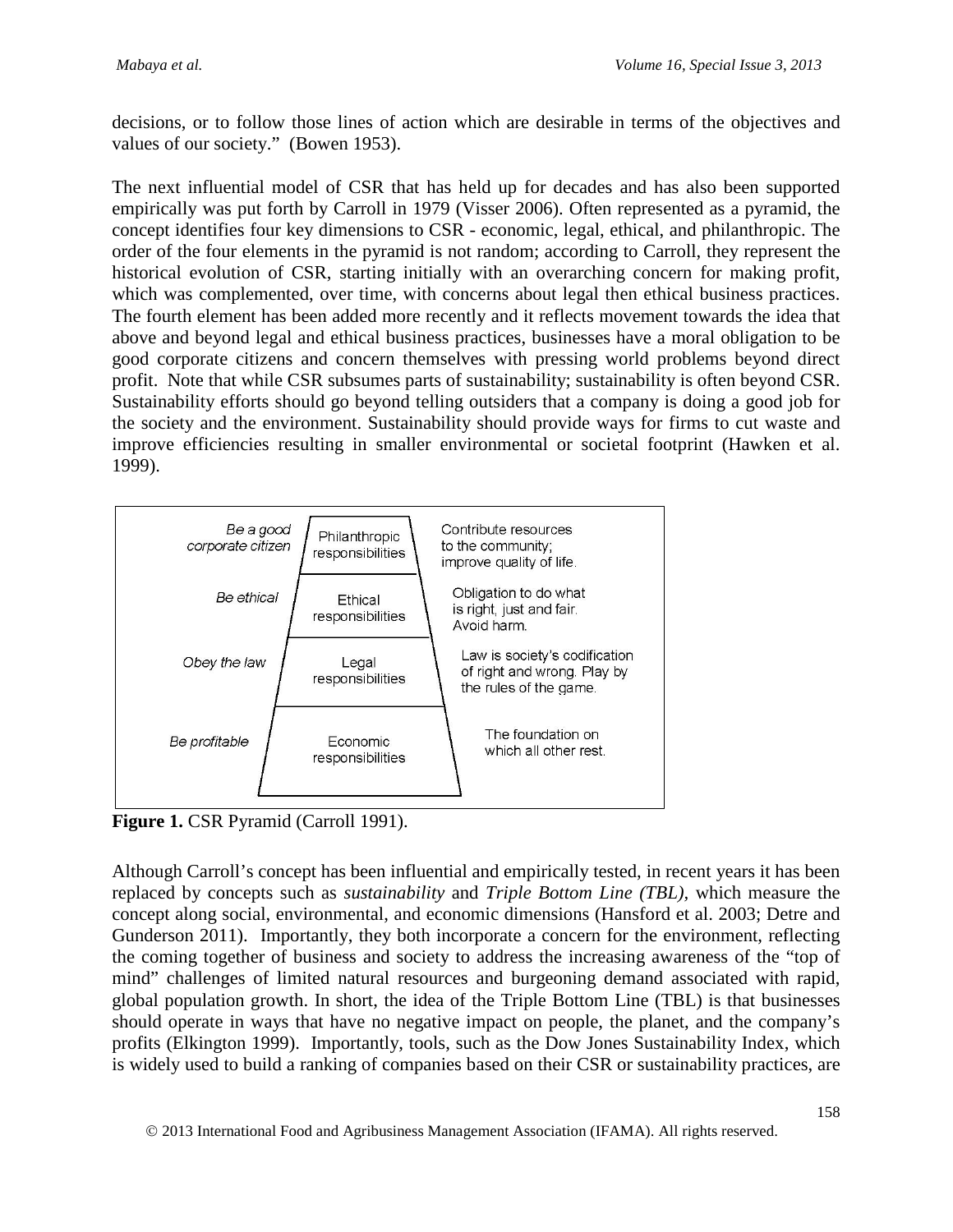also built around the three dimensions of societal, environment, and economic impacts (Detre and Gunderson 2011).

The continued evolution of CSR as a competitive business strategy has led to the perspective that approaching the tensions between people, profit and planet from the lens of "shared value" is a more robust framework than the previous ones. Porter and Kramer's 2011 article "Creating Shared Value" (CSV) proposes the idea that the strong link between societal and economic progress is the key to "unleash(ing) the next wave of global growth" (Porter and Kramer 2011). Figure 2 below compares the CSR and CSV approaches. While the two frameworks are based on the same "doing well by doing good" CSR is based on responsibility, whereas CSV is about creating value. Communities and companies, together, can better innovate solutions to natural resource limitations that transcend country borders. By reconceiving products and markets, redefining productivity in the value-chain and enabling local cluster development, the synergy opportunities for innovation and growth that benefit companies and societies are reachable (Porter and Kramer 2011). The CSV approach recognizes and capitalizes the links between a company's competitiveness and social or environmental goals.



**Figure 2.** From Corporate Social Responsibility to Creating Shared Value **Source.** Porter and Cramer 2011.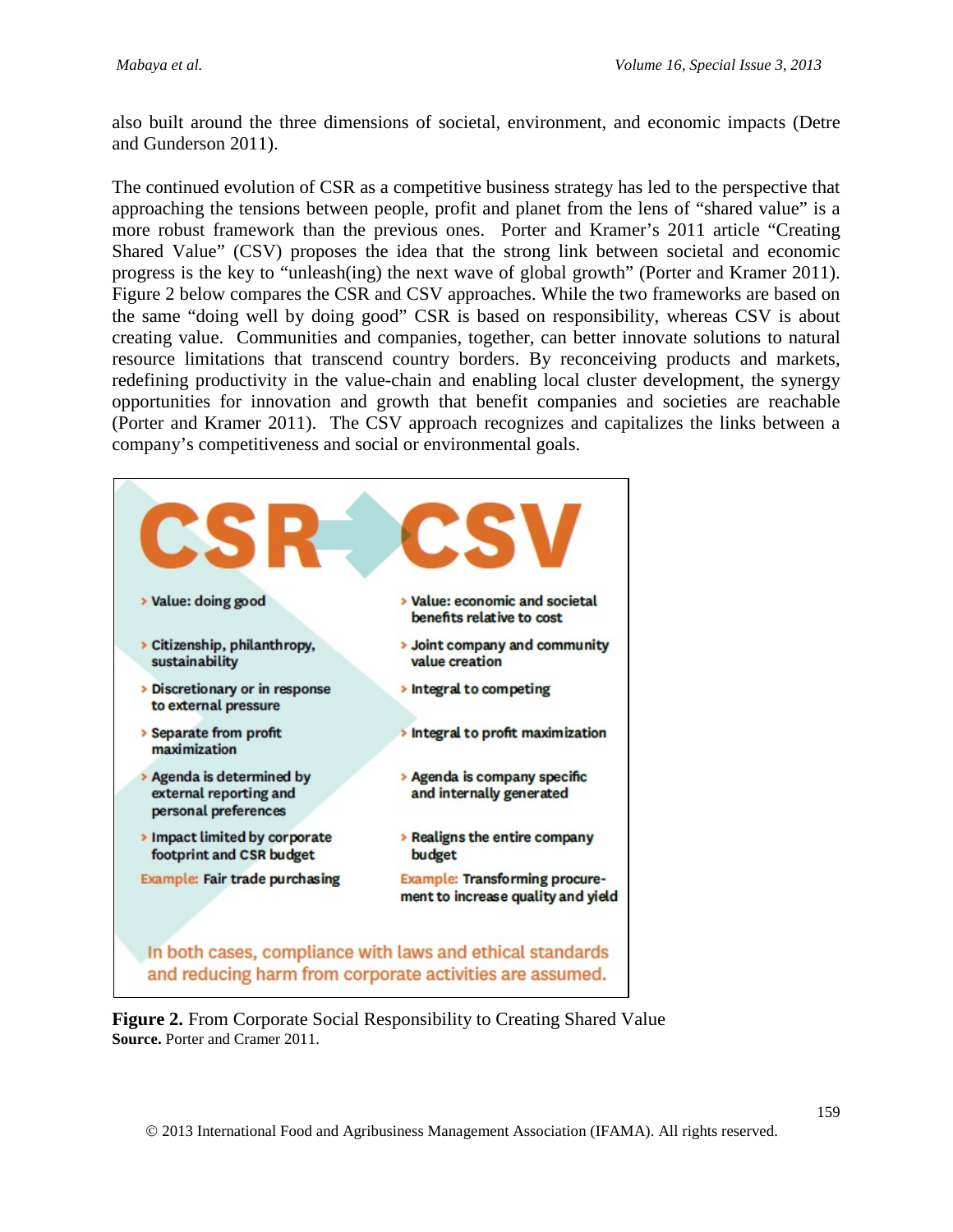#### *On-Going Debate on CSR*

Researchers differ in their assessment as to whether CSR or its derivations are desirable, sustainable or, indeed, responsible business practices. Writing about Environmental Social Responsibility (ESR), authors such as Siegel contend that ESR should be practiced only to the extent that it promotes the company's business objectives (the generation of profits); in other words, while Siegel is not opposed to CSR, he feels that it should be considered just like any other strategic initiative. He writes:

An ESR initiative should be viewed as an investment decision, and thus should be evaluated in a rational, calculative fashion. Financial and human resources allocated to ESR have alternative uses, and managers must be mindful of the "returns" on these activities. Managers should not adopt green management practices because of societal pressure alone, but rather because it advances their organization's strategic goals (Siegler 2009,14).

Representing the opposite viewpoint, Marcus and Fremeth (2009) argue that "Green Management Matters Regardless," claiming that "Regardless of whether it pays, society expects management to be green. If one accepts an absolute imperative that management must strive toward greening, then the question of whether it pays or not is not that relevant" (Marcus and Fremeth 2009, 24).

While these two camps hold contradictory views, there is broad consensus in the literature that, despite the relatively large number of articles written about CSR and its various forms and derivations, academics and practitioners are yet to develop a clear understanding of how CSR practices impact on the success and profitability of the company, especially in the long run. Some evidence exist that certain consumers are sensitive to the social positioning of products (Auger et al. 2008; Devinney et al. 2006); however, it is not clear how sustainable these effects are (Devinney 2009).

Further, even a brief foray into the CSR literature reveals a multitude of definitions; in this paper alone we have seen CSR, TBL, sustainability, ESR, among others. One gets a feeling that coming up with new definitions is part and parcel of the strategy that companies use to differentiate themselves. But such multitude of terms not only results in a lack of clarity, it also stands in the way of objective and rigorous research. As Devinney puts it, "until there is a clear understanding and articulation of the domain and subdomains of CSR, few fruitful generalizable conclusions will be possible, as every result will be contingent on the corporate and social context and the relevant "responsibility" under investigation" (Devinney 2009, 54).

Closer to the consumer, appreciation of CSR and its influence on purchasing decisions have been marred by a barrage of misleading or deceptive environmental claims - also known as "greenwashing". As consumer awareness of environmental and social causes began to increase in the 1970s, advertising companies saw the potential to capture consumers who sought to improve the environment through their purchases. This resulted in opportunistic companies spending more resources on advertising their "greenness" than on environmentally sound practices (Naish 2008). The unintended consequence of increased greenwashing is that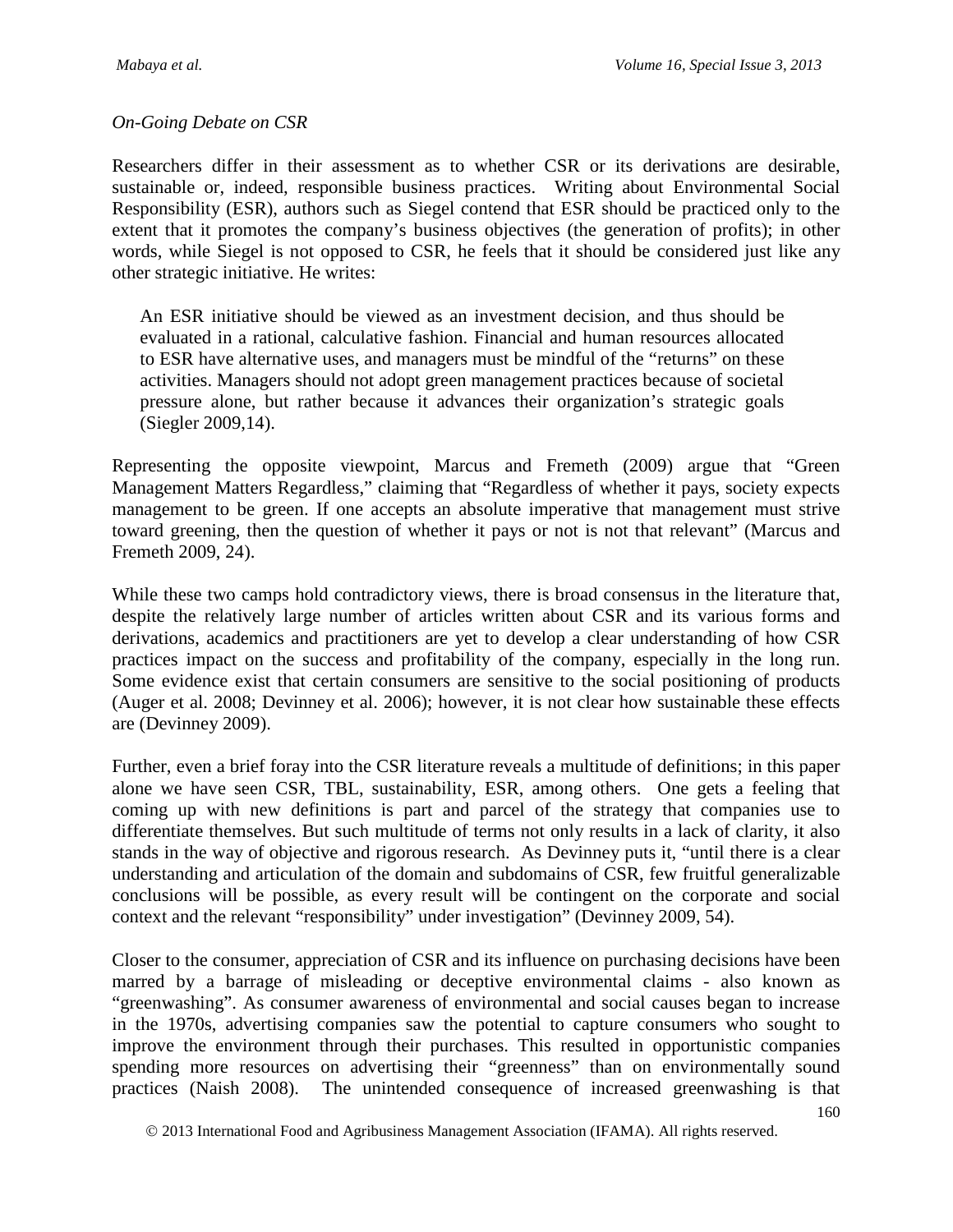consumers, especially in western nations, are becoming either numb or skeptical to all claims of CSR including sincere efforts of legitimate corporate environmental accomplishments. A more damaging outcome is that successful greenwashing, especially by big corporations, can result in complacency by consumers and regulators (Davis 1992).

### *CSR in Practice*

Precisely because of the wide-ranging definitions, the actual practices of CSR (and its various forms) have been wide-ranging. They include programs and policies that promote the health, wellness and community links of the employees complemented by similar concerns for members of the community(ies) where they operate. Initiatives may include workplace safety programs to supporting charitable causes in the communities where the business operates, building on the recognition that the business is an integral part of the community and the well-being of the community is of interest to the business. Incorporating concern for the environment, CSR programs have included environmental impact assessments and product innovation in response to a recognized environmental problem (an often cited example is that of hybrid cars).

Although concepts of CSR and sustainability continue to evolve, they share certain common characteristics. One is that today CSR concerns itself with stakeholders – as opposed to the earlier concern with only shareholders, and consequently, profits. Stakeholders, broadly defined, include shareholders, owners, employees, supply-chain partners, competitors, customers, and community members, and anyone else that may be impacted by the business's activities (Post, Lawrence, and Weber, 2002). Further, as we have seen above, the various elements of sustainability, such as the intertwined concern for the environment, the people, and the profits, can be in constant tension. Over emphasizing one may jeopardize the other, in the process jeopardizing the survival of the business itself. Therefore the task of creating a sustainable business is to seek and maintain a delicate balance among the three elements.

While in smaller companies CSR may be a fairly simple set of activities, (e.g., a small, local company may support the local school in some form) CSR at larger, global companies such as Novus is multi-faceted and dynamic. In general, one way to structure the discussion about CSR activities is to differentiate whether they address internal or external needs of the company. In other words, activities that are carried out principally by or for employees characterize the internal CSR program. These activities include employee health and wellness programs and community and disaster charity drives. In contrast, external programs focus on the world beyond the company, and include programs that link technology innovation with community needs through education, health care, and the arts that can contribute to green product innovation. Nestlé's charitable giving, which focuses solely on the study of nutrition problems in the world, (Nestlé Foundation, 2011) is an example of external dimensions to their CSR program that link to the operational goals of Nestlé. What has historically dominated external dimensions of CSR is charitable sponsorship of sporting events, the arts or social causes that are outside the bounds of the company's strategy.

Some companies similar in size to Novus that include a variety of CSR programs in their business models have found it beneficial to separate some of their CSR activities and manage them under a separate entity, most often a corporate (not-for-profit) foundation. Examples of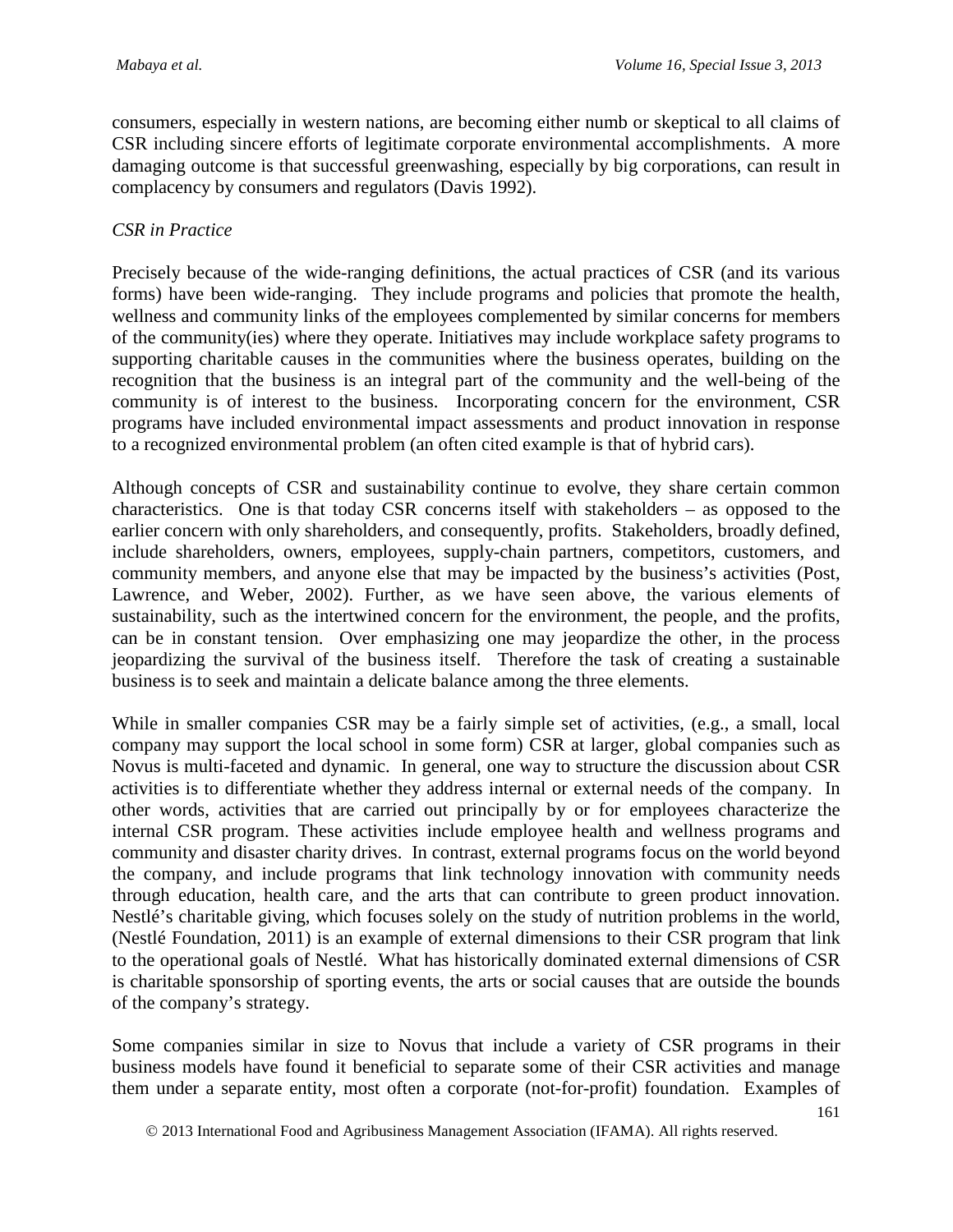such foundations set up by multinational agribusiness firms include Syngenta Foundation for Sustainable Agriculture, The Coca Cola Foundation, and Kraft Foods Foundation. This organization structure separates operational risk/return from the longer-term risk/return that characterizes CSR investments. This arrangement often minimizes conflicts of interest (of perceptions thereof) between charitable work and commercial operations. Consequently, such foundations have more opportunities for collaboration with other charitable organizations and public entities that share the same goals. Tax law in the U.S. and a few other countries may provide distinct advantages building this organizational firewall between for-profit activities and Foundation based charitable work, as the later is tax exempt. There are some serious drawbacks to the separate foundation model. First, there is limited scope for employee engagement in CSR activities. Legal restrictions require a firewall between the activities of the corporation and the not-for-profit entity in order to retain the tax except status. Second, there are more stringent reporting guidelines for such Foundations that may be costly to maintain. Some companies also fear the loss of control over the foundation's activities as these are legally separate entities from the company. Last and perhaps most importantly, the foundation model can result in smaller and volatile budget allocations that are closely tied to company performance.

## **Sustainability at Novus**

Sustainability has been at the heart of Novus's Mission from its inception more than twenty years ago. The company's forward-looking mission statement reads, "Make a clear difference in sustainably meeting the growing global need for nutrition and health."

Novus's current sustainability program has evolved, almost as a parallel to the growth of the business. As such, the initial phase focused on strengthening the company's license to operate, managing risk and providing a strong value proposition to Novus's customers. The next phase saw the company actively improve its "sustainability performance," focusing on innovating agricultural practices to deliver improved animal and human well-being, while reducing environmental impact and creating economic stability for its customers, and its customers' customers. The next layer of sustainability focus linked recruiting and retaining a high-quality workforce with employee programs, such as no-cost access to health and wellness programs and community engagement.

Sustainability at Novus today is evolving into the third phase, where the company recognizes that sustainability is a business differentiator and accepted as critical to achieving business growth through a strong value contribution, enhanced reputation, deepening relationships and underpinning innovation in existing and new markets. Having adopted the approach that all stakeholders are important to the long-term success of the company, Novus "believe[s] that positive value for all stakeholders is created when the Company progresses with economic, social, and environmental objectives in alignment. The synergistic result is *Innovation with Integrity* and a continuation to improving the quality of life for people today and tomorrow."

The 2010 Sustainability Report identifies a set of sustainability issues for Novus stakeholders, which the company identified through extensive engagement with stakeholders and through an internal evaluation process. The three key issues identified are "Increasing global food availability," "Supporting food production efficiency and food safety," and "Increasing global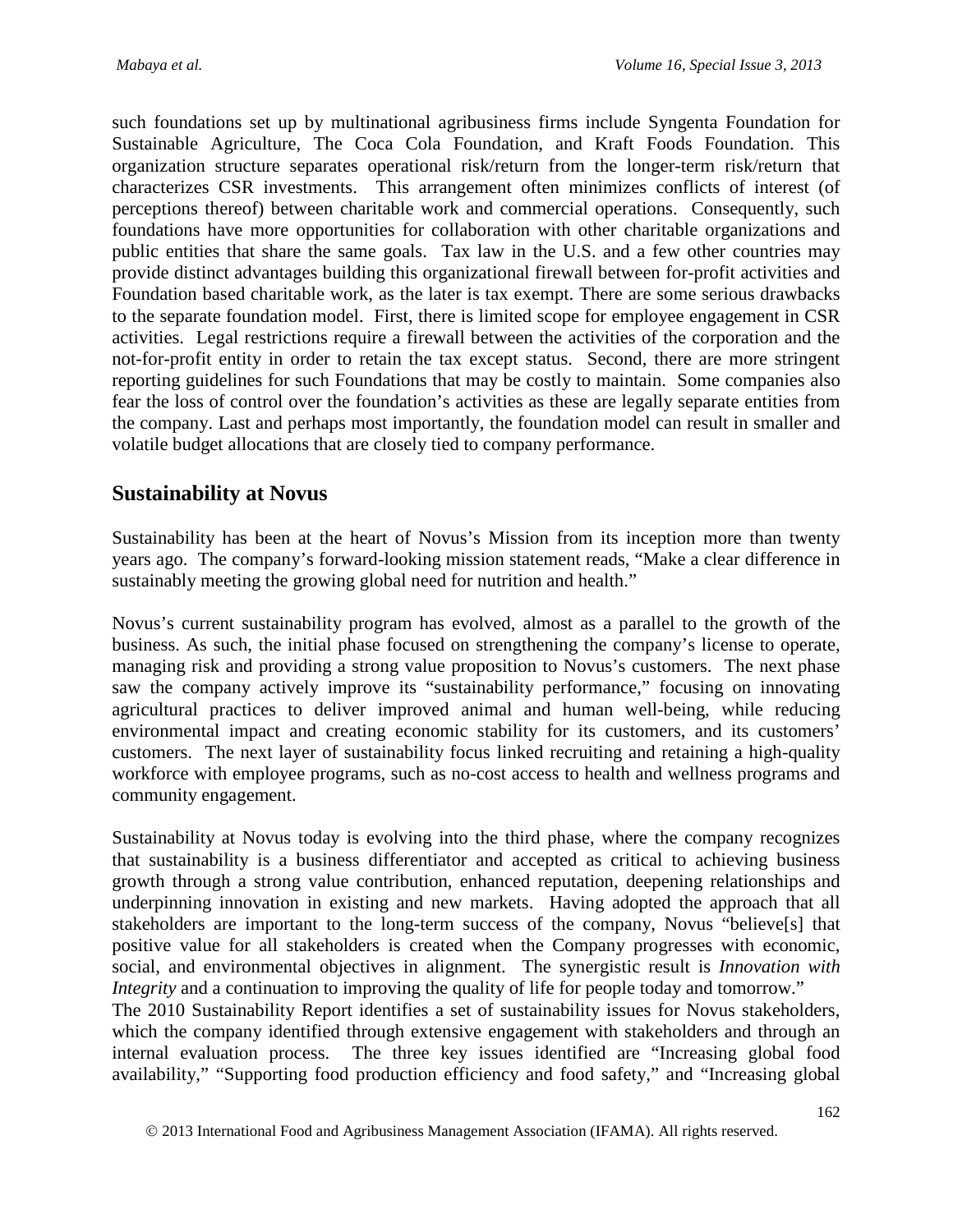food capabilities through science and education." The three main issues all tie back to Novus's mission to provide nutritious and affordable animal and human food products for the world's growing population, reflecting the strong commitment to building on the S.E.E. Sustainability foundation.

Among the second-tier issues there is still a focus on food, for example, through "supporting healthy food consumption" and "making food affordable" by making products that help farmers reduce their costs. Another set of issues focuses on mitigating the environmental impact of operations. This is especially important for the livestock production value-chain. A third set of issues illustrates Novus's investment in people – both inside and outside the company. Beyond the rigorous programs in employee health and safety, as well as other internal programs that aim to create a well-trained, motivated and engaged workforce, Novus also invests considerable time in working with its suppliers. Further, the company has invested significant resources into education, in a variety of programs and formats, ranging from scholarships to internships for university students from several countries. Finally, partnership with regional, national and international non-profit enterprises is instrumental to Novus's engagement with farming communities.

This section has sought to summarize and highlight select important elements of Novus's sustainability program. Sustainability at Novus has deep roots and is multi-faceted:

"Sustainability at Novus is more than a set of projects. It's part of the Novus DNA, built right into the heart of our core business strategy and culture and in the hearts and minds of Novus people. Everything we do at Novus starts with sustainability, because we believe that is the only viable way to do business. We believe this is as economically sounds as it is socially responsible".

These words aptly capture the company's vision with regard to sustainability; at the same time, they also highlight the challenge that promoting sustainability at a complex organization such as Novus presents.

# **Sustainability Measuring and Reporting**

In a world where greenwashing is prevalent, Thad and his executive team recognize the importance of transparent reporting. Novus adheres to the guidelines of the Global Reporting Initiative (GRI) Reporting Framework, one of the most widely used standards for sustainability reporting in the world.

Although sustainability appears in marketing materials for an increasing and broader range of companies, sustainability reporting is limited to a few organizations. The challenge for these organizations is choosing which indicators or frameworks to base their sustainability assessment on. Some reporting guidelines focus solely on the environment, namely: Ecological Footprint, Environmental Performance Index and Environmental Sustainability Index. However, measurement and reporting over the years has evolved from a single focus on the environment to integrating the three pillars of sustainability.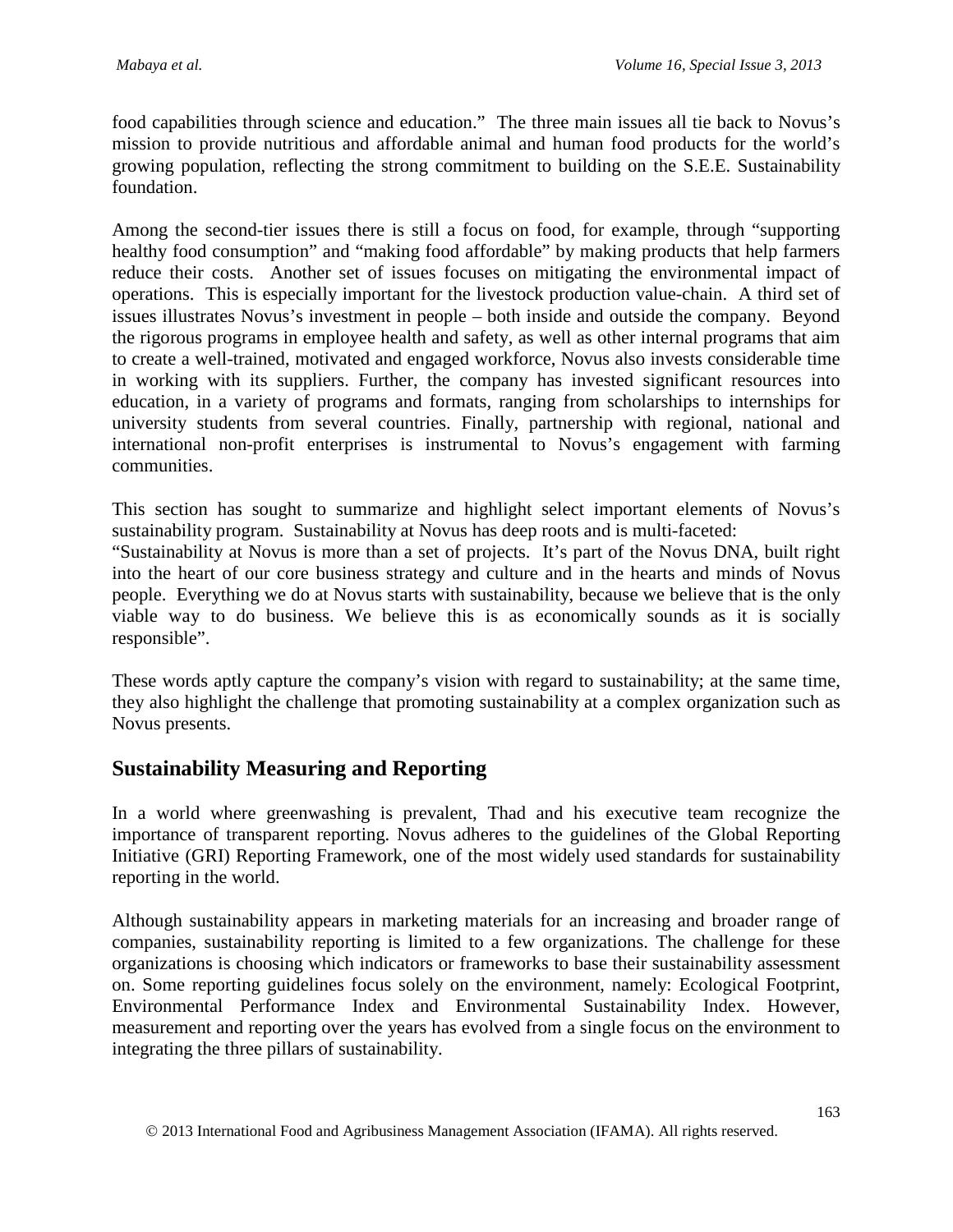The International Organization for Standards, (ISO) which provides guidance for socially responsible business behavior, is more likely to be adopted by organizations that focus on CSR. National indices also exist, with countries developing measurements that are specific to their industries and focus on their own environmental, social and economic concerns. For example, Canada's Sustainability Indicator and The Swiss Monitoring System for Sustainable Development. In 1999 the UK published a paper entitled "A Better Quality of Life" with its own set of indicators.

The advent of the Global Reporting Initiative (GRI) in 2006 offered some cohesion in the way organizations address sustainability reporting. GRI currently provides the most comprehensive and widely used reporting index with over 700 companies using this framework as a guide. This framework is effective for companies adopting TBL as their sustainability tool. The 2010 sustainability report list provided by GRI lists approximately 739 countries from around the world within various industries producing reports in 2010. GRI appears to be achieving consistency across company reports, allowing for improved monitoring of sustainability and has also given organizations the opportunity to crystallize the requirements as stated in the Brundtland Report (United Nations 1987).

Companies such as IBM, ING Group, Novus International, Inc., Kellogg, Nestle, Barclays, Tyson Foods, Monsanto and many others now produce sustainability reports utilizing the GRI framework. These companies have achieved GRI level B rating and above, demonstrating high quality sustainability reporting, in areas of economic, environmental, human rights, labour, society and product responsibility performance as presented by GRI.

# **The Future of Sustainability at Novus – "Next Steps"**

Although Thad Simons recognizes that Novus's growth to a multi-product and diverse geographic portfolio is effective in moving towards "helping to feed the world, affordable, wholesome food", the birth of the seven billionth person and the anticipated dramatic increases in the world population drives him to examine the past as input to setting the future of Sustainability at Novus. Very different from the early days of Novus more than 20 years ago, there is rapid, real-time communication via the internet and mobile phones. The feedback loop of market signals from geographically dispersed societies is much quicker.

As Thad closes the recently published Sustainability Report entitled *Innovation with Integrity* he knows that Novus must continue to innovate not only in its products but also in its approach to balancing social, environmental, and economic sustainability. The new model for sustainability – Next Steps – must be consistent with the company's vision, mission, core values and limited resources. All options are on the table. The team must evaluate the suitability of the current "operations integration" model of sustainability against to the "separate foundation" model of sustainability. Is the "creating shared value" approach within reach and what are the implications for Novus's stakeholder business model? How can the company streamline its broad portfolio of sustainability activities in the long term to ensure a bright future not only the current generation of stakeholders but for Damica May Camacho's children.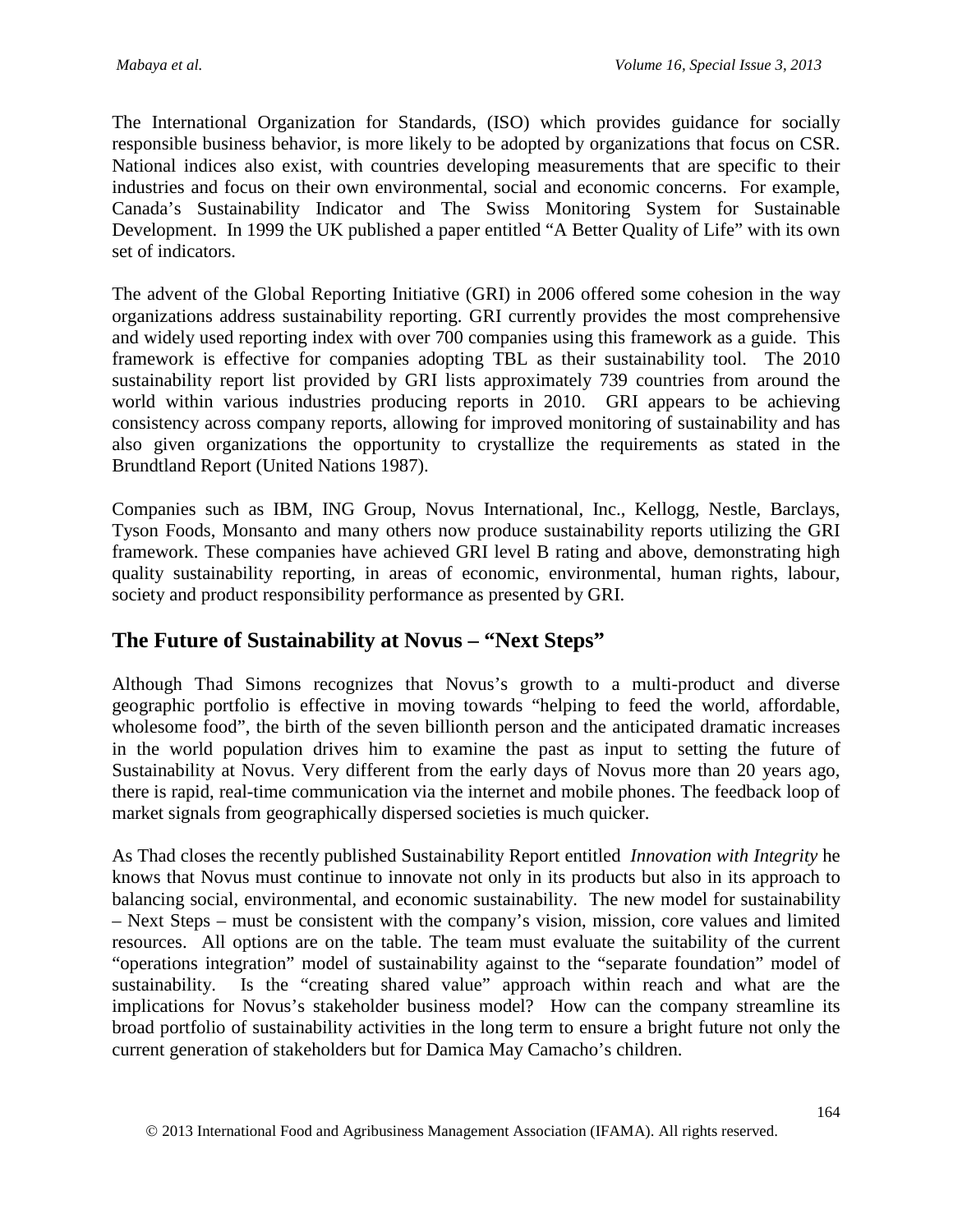## **References**

- AgWired. 2011. "New Novus Headquarters is Certified Green," August 30, 2011. http://agwired.com/2009/04/29/new-novus-headquarters-is-certified-green/, [accessed Nov 2011].
- Auger, P., T. M. Devinney, J. J. Louviere and P. Burke. 2008. Do social product features have value to con- sumers? *International Journal of Research in Marketing* 25(3):183–191.
- Bowen, H.R. 1953. Social responsibilities of the businessman. NewYork: Harper & Row.
- Carroll, A. B. 1991. The Pyramid of Corporate Social Responsibility: Toward the Moral Management of Organizational Stakeholders. *Business Horizons* 34: 39-48.
- Davis, J. 1992. Ethics and Environmental Marketing. *Journal of Business Ethics* 11(2): 81-87.
- Detre, J. D. & M.A. Gunderson. 2011. The Triple Bottom Line: What is the Impact on the Returns to Agribusiness? *International Food and Agribusiness Management Review* 14(4):165-178.
- Devinney, T.M., P. Auger, G. M. Eckhardt & T. Birtchnell. 2006. The Other CSR: Consumer Social Responsibility. *Stanford Social Innovation Review* 70(3):299-326.
- Devinney, T. M. 2009. Is the Socially Responsible Corporation a Myth? The Good, the Bad, and the Ugly of Corporate Social Responsibility. *Academy Of Management Perspectives* 23(2): 44-56.
- Dreo, J. 2011. "Sustainable development image." Wikimedia. http://commons.wikimedia.org/wiki/ File: Sustainable\_developments.svg, [accessed Aug 2011].
- Elkington, J. 1997. Cannibals With Forks: The Triple Bottom Line of 21st Century Business. London: John Wiley and Sons.
- Hansford, P., J. Cary, and E. Coath. 2003. "Sustainable Agribusiness: Developing Local Solutions to Global Challenges in the Regional Agribusiness Sector in Australia" *International Food and Agribusiness Management Review* 5(4).
- Hawken, P., A. B. Lovins & L. H. Lovins. 1999. Natural capitalism: Creating the next industrial revolution. Boston: Little, Brown and Co.
- Marcus, A. A., and A.R. Fremeth. 2009. Green Management Matters Regardless. *Academy Of Management Perspectives* 23(3):17-26.